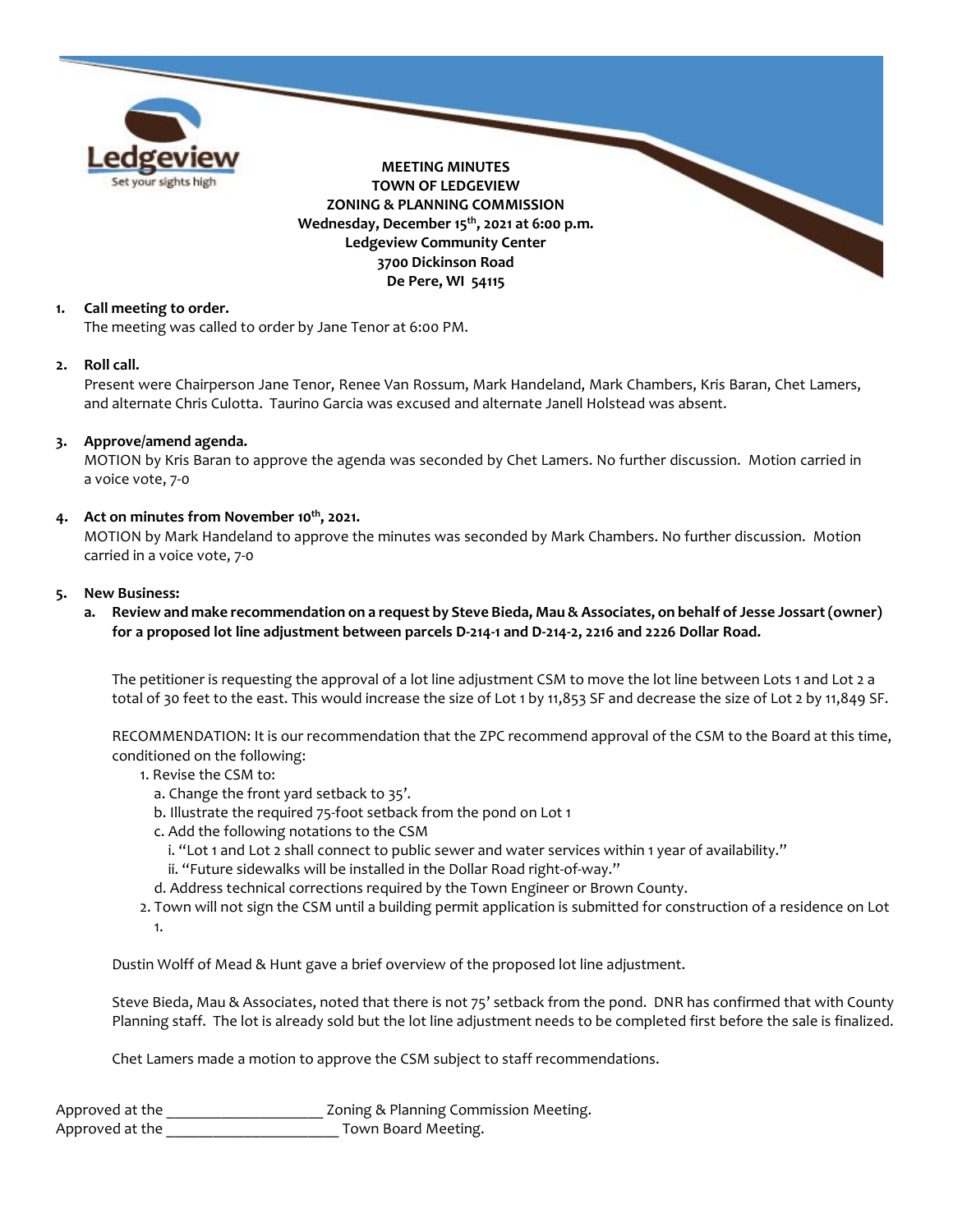Chet Lamers asked about why the CSM needs to wait for a building permit if they could get a building permit today albeit with the property line not moved.

Mark Chambers stated that there is history with similar situations. The Town has placed deadlines or restrictions on other properties that don't meet code requirements.

Dan Teaters, Zoning Administrator, stated that the garage on proposed Lot 1 is a nonconforming structure and the property owner is limited on what they can do with a nonconforming structure. This is a zoning violation and it should not be ignored or kicked down the road to be dealt with later.

Steve Bieda stated that based on the discussion so far it sounds like the Towns code will address the issue at some point and requiring a building to come down or for a building permit to be submitted prior to recording of the CSM seems burdensome.

Chet Lamers asked why the Town would force a property owner to tear down a building that is generating tax base.

Mark Chambers stated that the ZPC can't make assumptions about what may or may not happen with a property in the future. Yes, it could be further subdivided or rezoned but that proposal will be dealt with when it is brought forward for us to consider. We need to consider the current situation.

Dustin Wolff noted again that issues like thins had to be rectified on similar projects.

Mark Chambers stated that he is ok with approving the CSM but there needs to be some type of language on the CSM that notifies or informs the current and future property owners of the nonconformance.

Chris Culotta stated he was not in favor of placing a note on the CSM that identified the structure as a nonconforming structure since that will then be on the document forever.

Chet Lamers asked to make a motion.

Jane Tenor stated that a motion was already made but there was not a second.

Chet Lamers rescinded his original motion and made a new motion to approve the CSM subject to the stipulations stated in the associated resolution. The motion was seconded by Mark Handeland. No further discussion. Motion carried in a voice vote, 7-0.

## **b. Review and make recommendation on a request by Steve Bieda, Mau & Associates, to vacate the northern most portion of Wayne Lane for the purpose of future development.**

The petitioner is requesting that the Town vacate a ~1.35-acre portion of Wayne Lane. This vacation request corresponds with the street reconfiguration proposed in the Grande Ridge Estates First Addition Final Plat, submitted for approval. The plat will be reviewed by ZPC at January 2022 meeting.

Vacation of public right-of-way is not a common occurrence within a community. The process is outlined in Wis. Stats. 66.1003 and 66.1005. Vacation of the ROW is required whenever a governmental entity—in this case the Town removes the public interest in a road, and it is relinquished to the abutting properties.

RECOMMENDATION: Staff is supportive of the ROW vacation request because the road reconfiguration was previously approved as part of the adopted Official Map to provide for better circulation throughout the development. Timing of the ROW vacation must occur with the recording of the Grande Ridge Estates First Addition Final Plat to dedicate new public right-of-way to serve the area.

Dustin Wolff of Mead & Hunt gave a brief overview of the project.

| Approved at the | Zoning & Planning Commission Meeting. |
|-----------------|---------------------------------------|
| Approved at the | Town Board Meeting.                   |